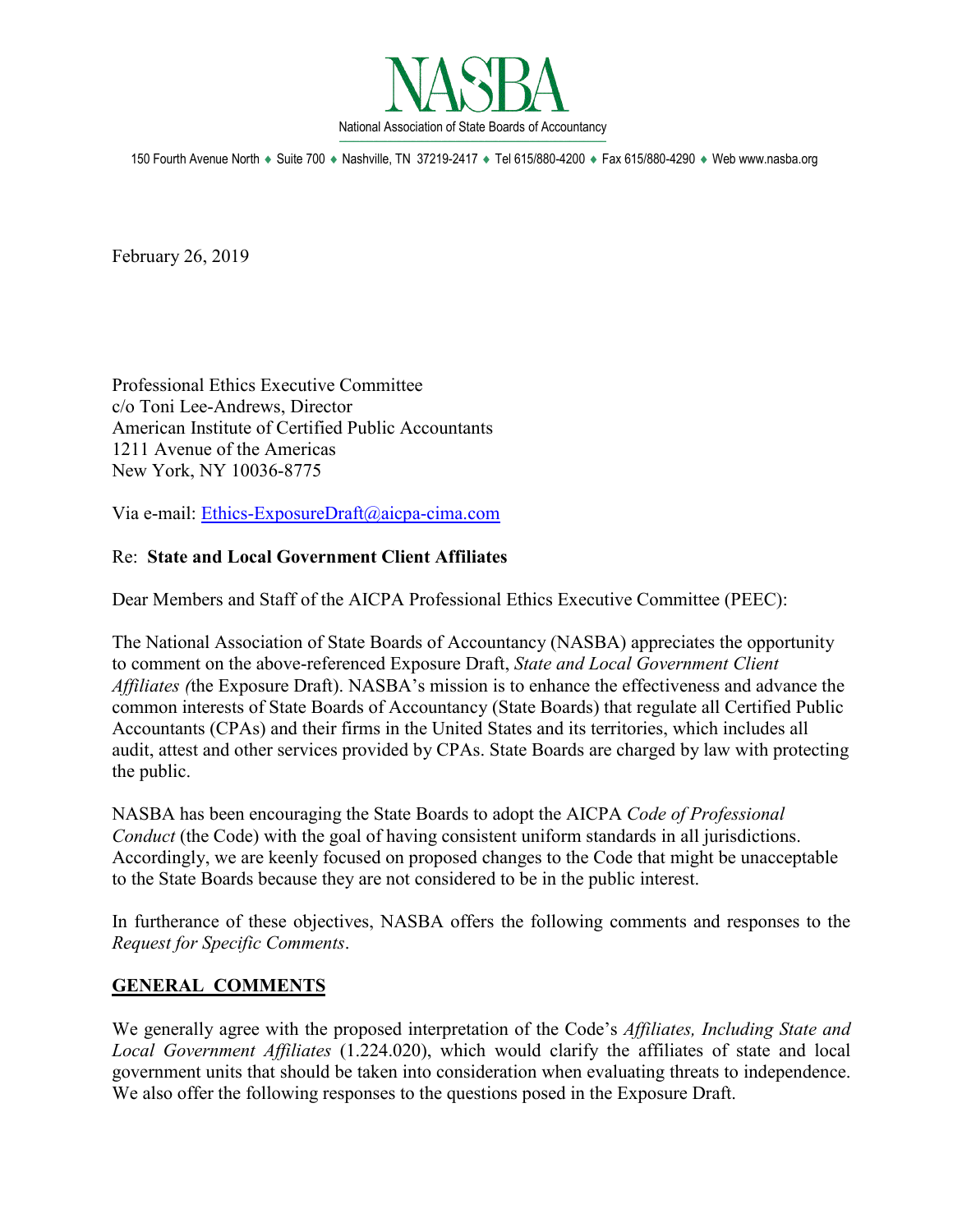Professional Ethics Executive Committee Page 2 c/o Toni Lee-Andrews, Director, AICPA February 26, 2019 Page 2 of 3

## **Request for Specific Comments**

1. Are the examples of circumstances or relationships with nonaffiliates that could result in the member consulting the "Conceptual Framework for Independence" helpful to assessing when the conceptual framework may be applicable? If not, please provide other suggested examples or circumstances that should be included.

*Yes, NASBA believes the added examples will help CPAs assess when the CPA may need to apply the conceptual framework.* 

2. Does this exposure draft provide clear guidance to the member on how to determine which entities are affiliates to the financial statement attest client? If not, please explain what areas in this exposure draft are unclear.

*NASBA believes the guidance is generally clearer than in the first exposure draft, however, portions of the proposed interpretation may need additional clarification. For example, par. 03(iii) may be confusing to the CPA or state regulator. That is, the guidance states (in part) that, "a material excluded entity is an entity that is required under the applicable financial reporting framework to be included in the financial statements of the financial statement attest client but is, nevertheless, excluded by the financial statement attest client .…" It would be useful to provide an example of when this may occur.* 

3. Is it clear that investments will only be considered an affiliate if they are held by the financial statement attest client or by an affiliate under item *a.i.* of paragraph .03? If not, please provide a suggested clarification on how to make it clear that investments of these two entities only will be considered an affiliate.

*NASBA believes paragraph .03(c) in the statement could use additional clarification, perhaps by further emphasizing the reference to .03(a)(i), for example –*

*"An investment is a security or other asset that the financial statement attest client, or an affiliate as defined in Terminology, par. 03(a)(i), holds primarily for the purpose of income or profit and has present service capacity based on solely on its ability to generate cash or to be sold to generate cash…"* 

4. What implementation guidance do you believe would be helpful for the Ethics Division to develop so that the interpretation can be successfully implemented?

*NASBA believes guidance that clarifies the purpose and application of this interpretation and provides visual displays (e.g., flow charts for different scenarios) illustrating the required thought process would be quite helpful to practitioners as they prepare to implement the revised interpretation.*